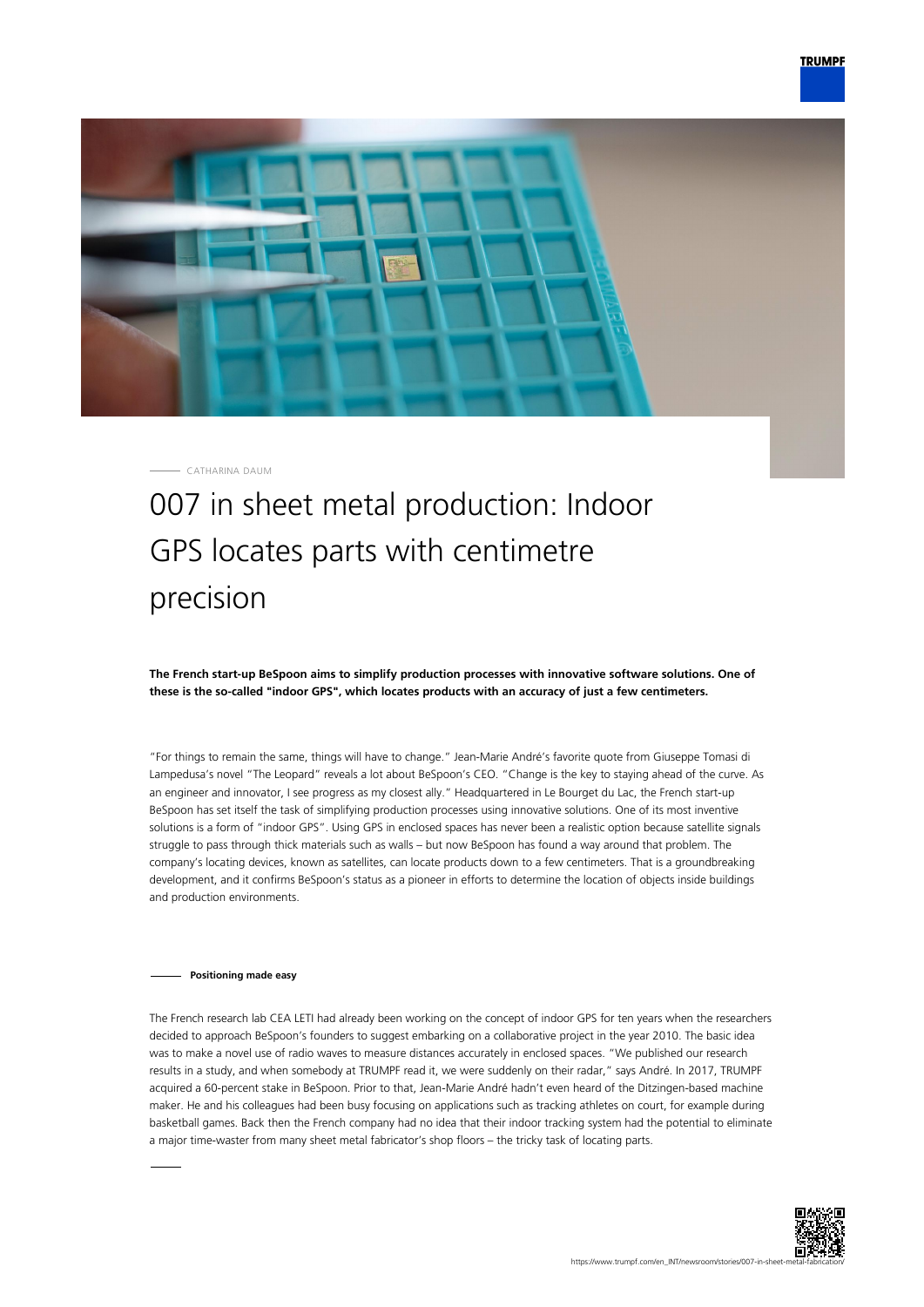### **No more hide-and-seek**

Low-volume jobs make up an increasing proportion of the sheet metal fabrication business. Many job shops are finding it harder than ever to keep track of which stage each job has currently reached and where the parts are stored between stages. Yet transparency is essential to keeping things running smoothly, especially when dealing with urgent orders that have tight deadlines. "Metal and radio waves are not a great mix. That's why indoor positioning in the sheet metal fabrication business has never really been an option. But our product changes that. By using high-precision yet robust ultra-wideband radio technology, or UWB, we can track objects even when they are surrounded by lots of metal."



Headquartered in Le Bourget du Lac, the French start-up BeSpoon has set itself the task of simplifying production processes using innovative solutions.





Prototype: What the markers looked like during the test phase.





Satellite: Satellites installed in the production facility pick up the markers' location and transmit the information to an industrial PC.



Ever smaller chips: A crucial part of the process.

– Niels Schubert



Marker: Users can transfer the order number and other information digitally onto the e-ink display of the marker. They can then simply place them on or beside the parts of the order.



This enables sheet-metal manufacturers to track orders, load carriers and means of transport and thus optimize processes.

#### **Simple, yet groundbreaking**

The way in which their indoor positioning software works is fairly simple to explain. First, the company installs several of its satellites in the production facility in order to provide a means of determining each part's precise location. Little boxes containing transmitter chips – also known as markers – can then simply be attached to whatever object needs to be tracked, a cut metal part for example. The tiny chip in the magnetic marker box communicates with the satellites in the facility, allowing them to determine its position. Users can simply place a marker on, or next to, the parts they wish to track. "Sheet metal fabricators have to label parts with a data sheet or job sheet anyhow, so they can simply use a marker to hold the sheet in place," says André.